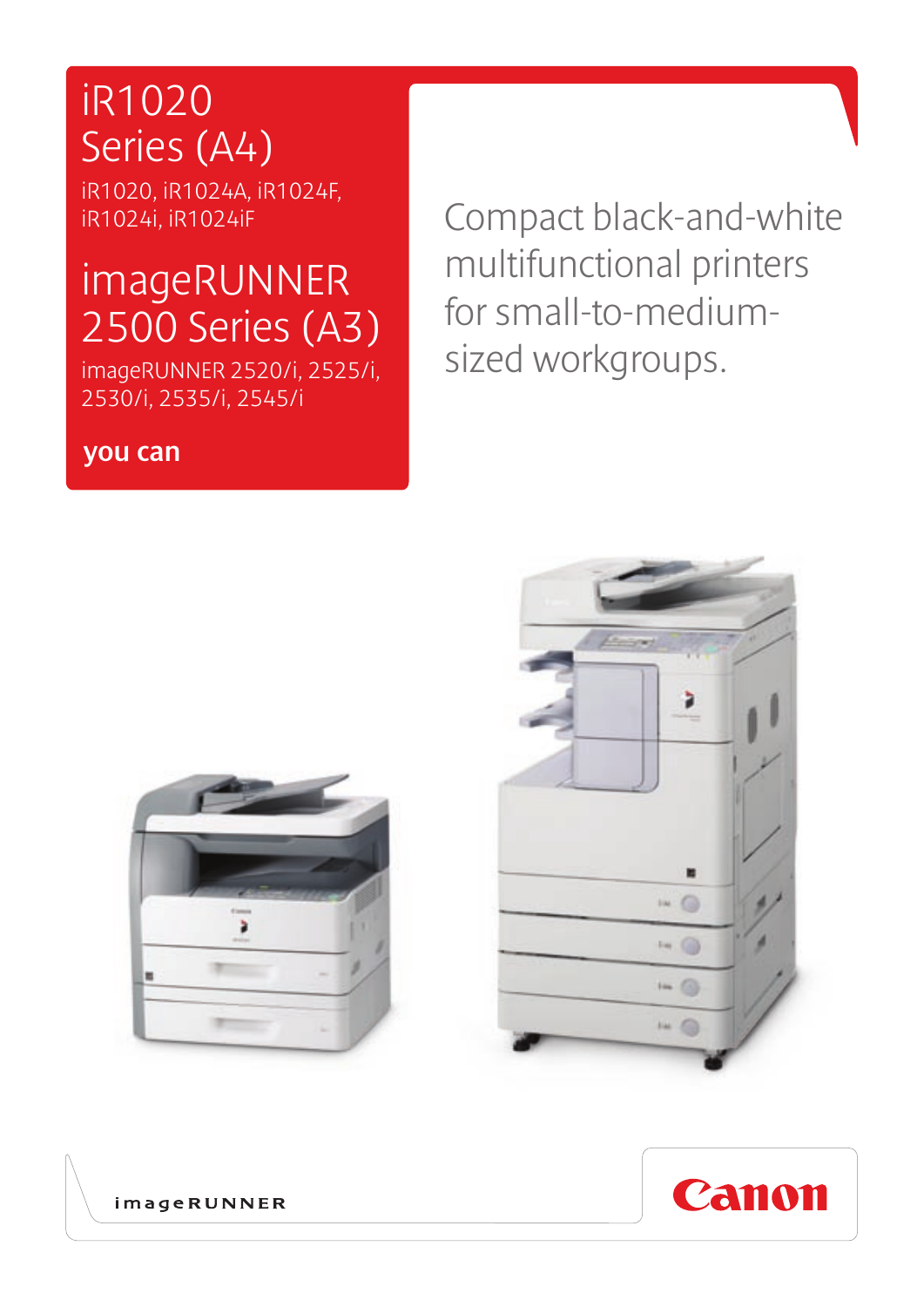# Business never looked better in black-and-white.

### Big impact, small size.

Now you can ensure your business communications create a big impression – with only a little effort. Both the Canon iR1020/1024 series and imageRUNNER 2500 series combine the capabilities of many devices into small space-saving multifunctional units, giving you affordable and reliable high quality printing, scanning, copying and sending.

#### Do more for less.

This compact, affordable range of black-and-white multifunctional devices (MFDs) combines highly productive core functions – Print, Copy, Scan and Send – with a low cost of ownership.

This versatile range is ideal for individuals, small teams and the most demanding workgroups. It provides for everyday black-and-white printing, copying, colour scanning and advanced send direct to email and the network. Together with rapid responsiveness, classleading energy efficiency as well as automatic doublesided printing, these devices will save you time, money and energy.

#### Enhance your productivity with Colour i-Send\*.

Colour i-Send increases productivity and transforms business processes allowing users to quickly and efficiently scan in colour straight to a variety of destinations, including network folders, FTP sites and email addresses.

#### Why use Colour i-Send?

- Time saving: send to multiple destinations and destination types in one go
- Enhanced quality: documents can be sent in colour, an improvement over traditional fax transmission
- Increased flexibility as documents can be emailed directly from the device
- Quick and reliable: both Internet and traditional phone lines can be used
- Cost and space efficient
- Cost-effective: no more expensive courier bills
- Trouble-free sending direct to email: email addresses can be automatically retrieved from Active Directory\*\*

\*\* Available on imageRUNNER 2500 series only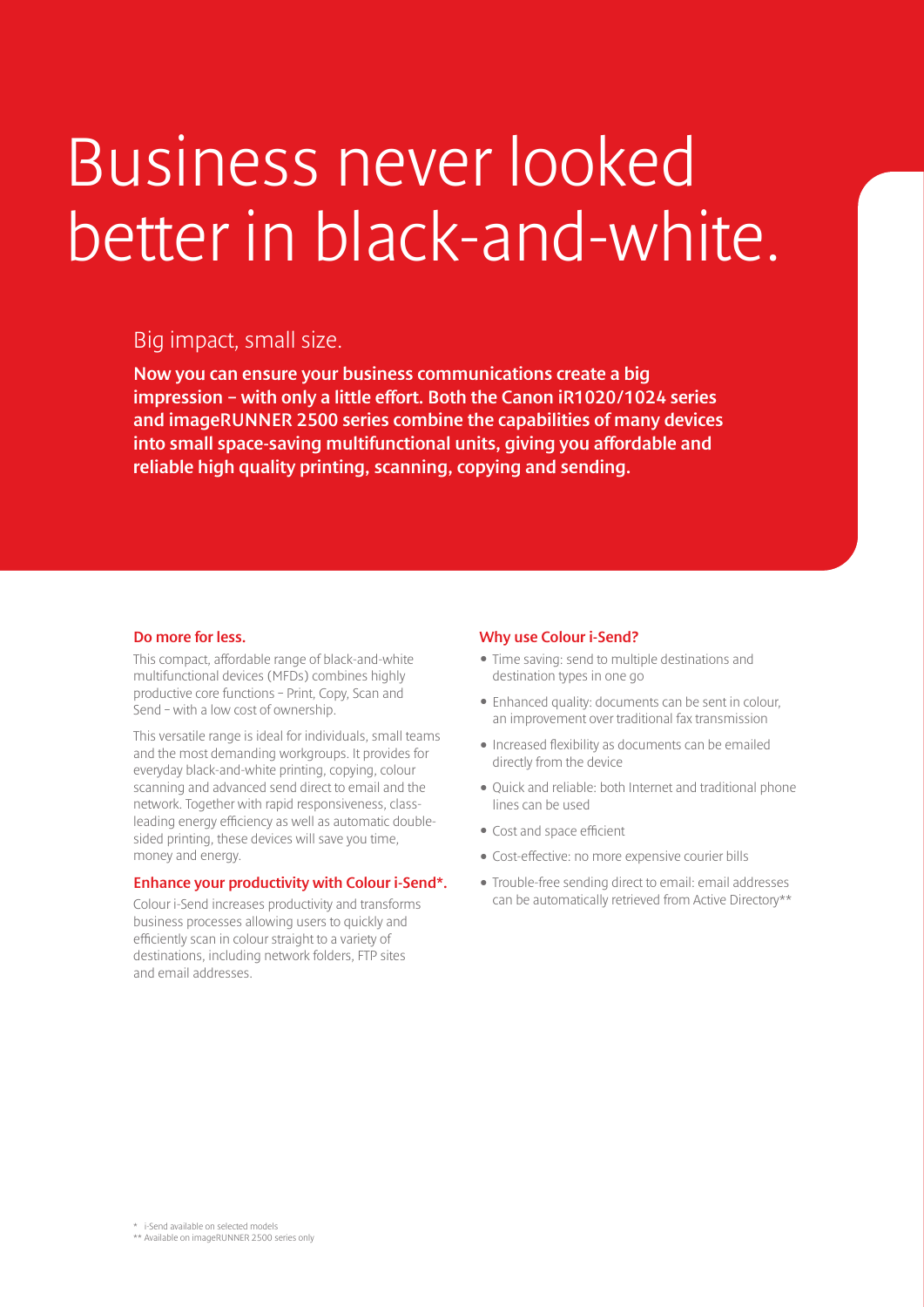#### Less waiting – be more productive.

Deliver print and copies in seconds with up to 45ppm print speed†, 3.9 seconds†† first copy out time and excellent responsiveness, even from sleep mode.

#### Canon reliability and peace of mind.

While these black-and-white multifunctional printers (MFPs) offer consistent quality and reliable operation, there is a range of service and support options to keep your business running.

Canon's world class service offers extra peace of mind, providing you with expert installation, training and on-site service to pre-determined Service Level Agreements (SLAs). And, with click charging, you pay only for what you print, which helps you gain greater control of costs.

Alternatively, Canon's Easy Service plan offers extra peace of mind. It provides installation, on-site maintenance and fi xed maintenance fees. Wherever you buy your Canon compact black-and-white printer, there is a range of service and support options that can be tailored to your business.

† imageRUNNER 2545/i<br>†† imageRUNNER 2535/i, 2545/i models

#### Additional solutions and software.

|                                                                                                                                                    | iR1020/1024 series | imageRUNNER 2500 series |  |
|----------------------------------------------------------------------------------------------------------------------------------------------------|--------------------|-------------------------|--|
| e-Maintenance<br>Maximise device uptime with:<br>Automated meter readings,<br>Remote Diagnostics, Consumables<br>Management, Device usage profiles |                    |                         |  |
| iW Management Console (iWMC)<br>Manage, monitor and control multiple<br>networked devices from a single point<br>of control                        |                    |                         |  |
| uniFLOW Output Manager<br>Accounting, job ticketing, secure<br>printing and workflow functionality<br>in one consistent package                    |                    |                         |  |

**DW** 

1 iR1020, iR1024A, iR1024F require optional PCL & Network Interface 2 Requires optional MIND box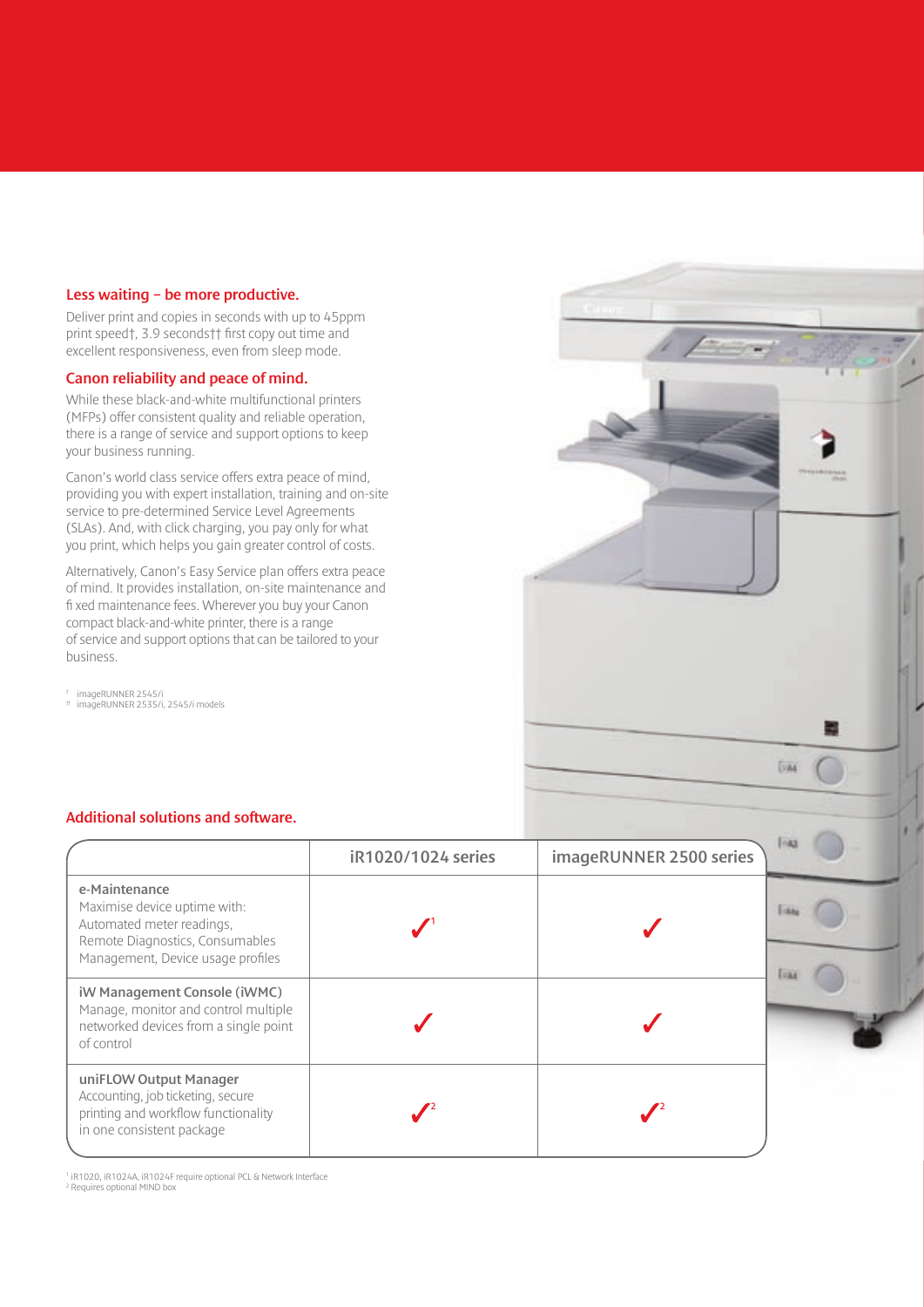### Canon iR1020/1024 series – Compact A4 productivity.

Sitting comfortably on your desk, Canon iR1020/24 printers will help you print, copy and fax desktop communications quickly in black-and-white, plus you can scan and send in colour too.

# Entry level pricing, high quality A4 printing.

#### Fast, effective, productive.

Canon iR1020/24 printers meet the specific requirements of small businesses or workgroups needing compact and cost-effective all-in-one printing. You can print 20-24ppm and also scan and send\* information directly from the device in a variety of formats. 1,100-sheet\*\* maximum paper capacity minimises interruptions.

#### Save space.

A compact footprint means you don't have to use valuable floor or desktop space for different pieces of office equipment, you get everything you need in one space-saving device.

#### Save energy and paper.

As part of Canon's commitment to reducing environmental impact, these models automatically go into energy-saving sleep mode when the device is not in use – and can power back up in seconds as soon as they are needed. Power consumption in sleep mode: as low as 5W. Double-sided printing as standard saves paper and even more money.



#### iR1020

- Print /copy at up to 20ppm
- Sits comfortably on your desk
- Scan colour documents



#### iR1024A

- Print /copy at up to 24ppm
- Duplex Automatic Document Feeder (DADF)
- Scan colour documents





#### iR1024F

- Print /copy/fax at up to 24ppm
- DADF
- Built-in modem for fast faxing
- Store up to 200 fax numbers
- Scan colour documents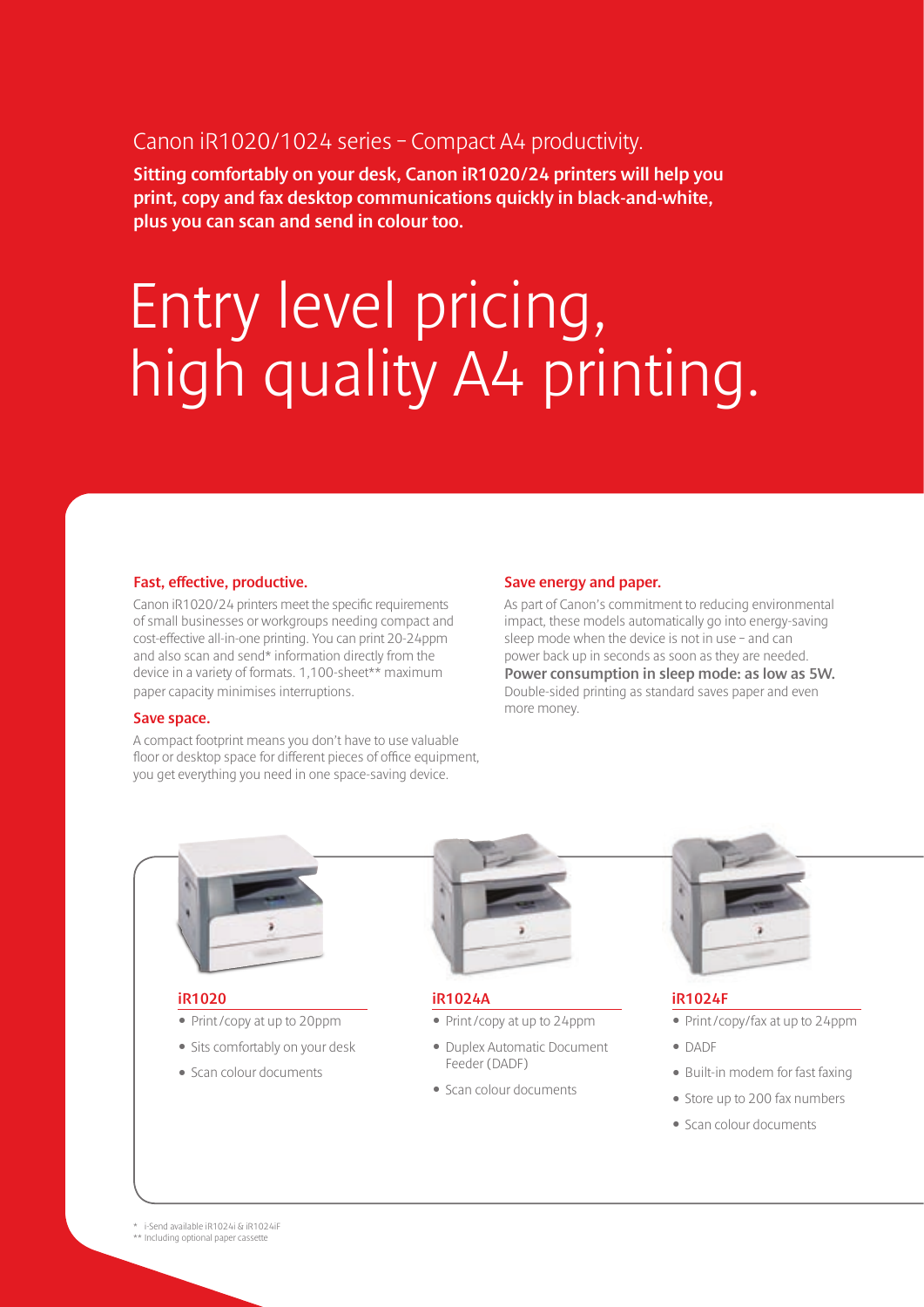|                 |       | <b>Copy</b> | Print     | <b>DADF</b> | Fax | Scan      | Network | i-Send |
|-----------------|-------|-------------|-----------|-------------|-----|-----------|---------|--------|
| iR1020          | 20ppm | ٠           | ٠         |             |     | ∙         | $\circ$ |        |
| <b>iR1024A</b>  | 24ppm |             | ٠         | ٠           |     | ٠         | $\circ$ |        |
| <b>iR1024F</b>  | 24ppm | ٠           | ٠         | n           | ٠   | ٠         | $\circ$ |        |
| iR1024i         | 24ppm | ٠           | $\bullet$ | ٠           |     | $\bullet$ | ٠       | ٠      |
| <b>iR1024iF</b> | 24ppm | ٠           | ٠         | $\bullet$   | ٠   | $\bullet$ | ٠       | ٠      |

o Optional • Standard

#### Why buy Canon Genuine consumables?

Only Canon Genuine consumables can guarantee optimal device performance and the highest quality output.



#### C-EXV18 Toner

Business has never looked better in black-and-white – especially with our genuine toner.



#### iR1024i

- Print /copy/scan/send at up to 24ppm
- DADF
- Scan colour documents
- Email scanned documents directly to recipient
- Printer Control Language (PCL) printing



Canou

**SEASURE** 

蜀

#### iR1024iF

- Print /copy/scan/fax/send at up to 24ppm
- DADF
- Scan colour documents
- Email scanned documents directly to recipient
- PCL printing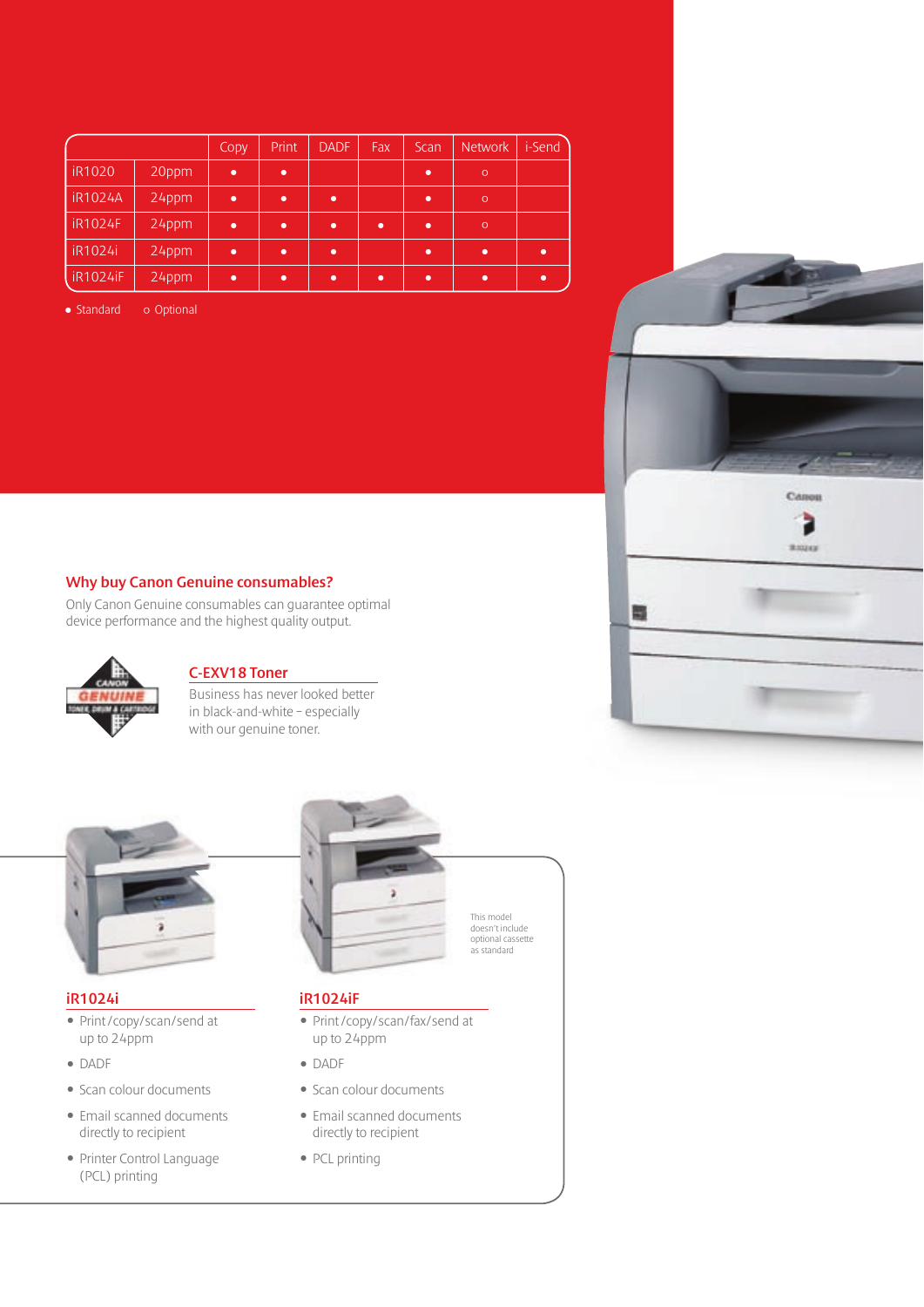# Greater workgroup productivity from a single user-friendly multifunctional device.

#### imageRUNNER 2500 series.

- Simple and easy-to-use with high-quality touch screen
- Print, Scan, Copy and Send\* direct to network folders or email
- Highly responsive rapid recovery from sleep mode and 3.9 second first copy out time\*\*
- Low cost of ownership
- Suitable for busy workgroups up to 2,300 maximum sheet paper capacity
- Save energy and paper consumes as little as 1.5 watts in sleep mode. Automatic double-sided output as standard
- Seamless integration with your existing systems through PCL and optional PS support
- Convenient internal staple and collate finishing option
- Remotely manage and monitor with iWMC

#### Simple and versatile.

All models are easy-to-use, thanks to the high-quality 5.7 inch/ 14.47 cm touch-screen display and intuitive menu. Digital sending\* direct to email is quick and simple with automatic retrieval of email addresses from Active Directory. Canon's high quality, high compression PDF file format is the perfect lightweight solution for enabling digital documents to be emailed and shared easily.

#### Speed and capacity.

There's no time lost with output at up to 45ppm\*\* and exceptional responsiveness to deliver even large print jobs with ease. A compact, robust design, with up to 2,300 sheet maximum paper capacity, makes these black-and-white printers great for busy, small workgroups.

#### Easy management.

All devices in the range can be easily connected to your network, so you can take advantage of iWMC that enables you to manage and monitor your whole fleet from a single point. Department ID management safeguards important settings and helps monitor and control printing costs.

#### Added convenience.

With Scan to USB\* you have a fast and convenient way to scan direct to a memory stick without using a PC. Automatic inner finishing options, including stapling and collation, also save time and increase productivity.

#### Low environmental impact.

Class-leading energy efficiency – these models consume as little as 1.5 watts in sleep mode, while Canon's patented technology provides exceptional responsiveness, even from sleep. Power consumption in sleep mode: as low as 1.5W.

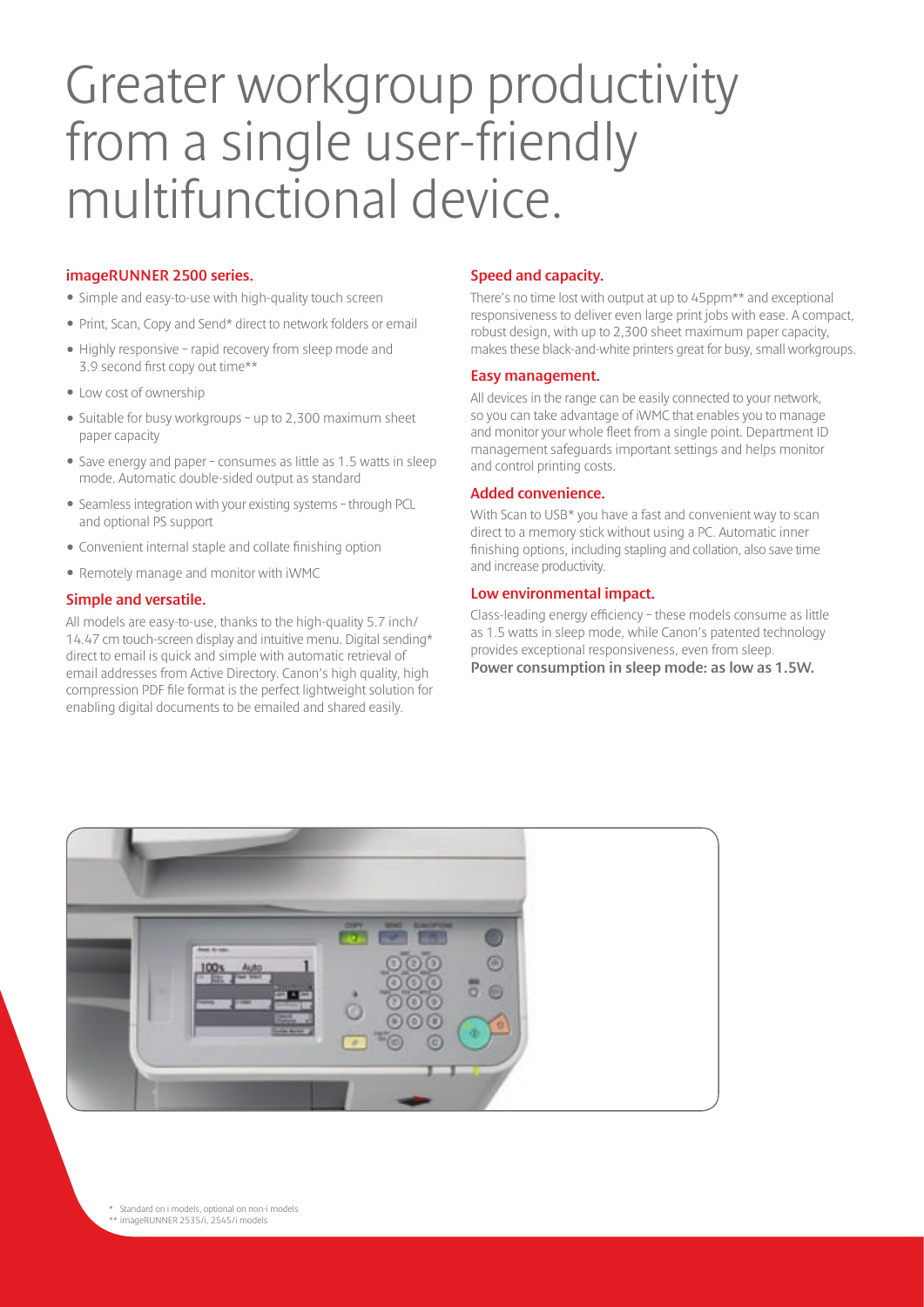## Canon imageRUNNER 2500 series – get your message across in style.

The Canon imageRUNNER 2500 series includes 10 models with a variety of speeds and configurations to meet the requirements of busy, small-to-medium-sized workgroups. From fast everyday black-and-white printing to advanced digital sending – all can be handled by a single device.

|                                    | imageRUNNER non i models |           |           |           |           | imageRUNNER i models |           |           |           |            |
|------------------------------------|--------------------------|-----------|-----------|-----------|-----------|----------------------|-----------|-----------|-----------|------------|
|                                    | 2520                     | 2525      | 2530      | 2535      | 2545      | 2520i                | 2525i     | 2530i     | 2535i     | 2545i      |
| Speed<br>ppm/cpm                   | 20                       | 25        | 30        | 35        | 45        | 20                   | 25        | 30        | 35        | 45         |
| Standard<br>Paper<br>Capacity      | 250                      | 2 x 550   | 2 x 550   | 2 x 550   | 2 x 550   | 250                  | 2x550     | 2 x 550   | 2 x 550   | 2 x 550    |
| Network                            | $\bullet$                | $\bullet$ | $\bullet$ | $\bullet$ | $\bullet$ | $\bullet$            | $\bullet$ | $\bullet$ | $\bullet$ | $\bullet$  |
| Copy                               | $\bullet$                | $\bullet$ | $\bullet$ | $\bullet$ | $\bullet$ | $\bullet$            | $\bullet$ | $\bullet$ | $\bullet$ | $\bullet$  |
| Colour<br>Scan                     | $\bullet$                | $\bullet$ | $\bullet$ | $\bullet$ | $\bullet$ | $\bullet$            | $\bullet$ | $\bullet$ | $\bullet$ | $\bullet$  |
| Print<br>(UFRII-LT)                | $\bullet$                | $\bullet$ | $\bullet$ | $\bullet$ | $\bullet$ | $\bullet$            | $\bullet$ | $\bullet$ | $\bullet$ | $\bullet$  |
| Print (PCL)                        | $\circ$                  | $\circ$   | $\circ$   | $\circ$   | $\circ$   | $\bullet$            | $\bullet$ | $\bullet$ | $\bullet$ | $\bullet$  |
| DADF                               | $\circ$                  | $\circ$   | $\circ$   | $\circ$   | $\circ$   | $\bullet$            | $\bullet$ | $\bullet$ | $\bullet$ | $\bullet$  |
| i-Send                             | $\circ$                  | $\circ$   | $\circ$   | $\circ$   | $\circ$   | $\bullet$            | $\bullet$ | $\bullet$ | $\bullet$ | $\bullet$  |
| Scan to<br>USB Key                 | $\circ$                  | $\circ$   | $\circ$   | $\circ$   | $\circ$   | $\bullet$            | $\bullet$ | $\bullet$ | $\bullet$ | $\bullet$  |
| Print<br>(PostScript<br>Emulation) | $\circ$                  | $\circ$   | $\circ$   | $\circ$   | $\circ$   | $\circ$              | $\circ$   | $\circ$   | $\circ$   | $\bigcirc$ |
| Fax                                | $\circ$                  | $\circ$   | $\circ$   | $\circ$   | $\circ$   | $\circ$              | $\circ$   | $\circ$   | $\circ$   | $\circ$    |
| Max. Paper<br>Capacity             | 2,000                    | 2,300     | 2,300     | 2,300     | 2,300     | 2,000                | 2,300     | 2,300     | 2,300     | 2,300      |
| Internal<br>Finisher               | $\circ$                  | $\circ$   | $\circ$   | $\circ$   | $\circ$   | $\circ$              | $\circ$   | $\circ$   | $\circ$   | $\bigcirc$ |

o Optional • Standard





#### Toner

Business has never looked better in blackand-white especially with our genuine toners – the C-EXV33 for imageRUNNER 2520/i, 2525/i, 2530/i, and C-EXV32 for imageRUNNER 2535/i and 2545/i.